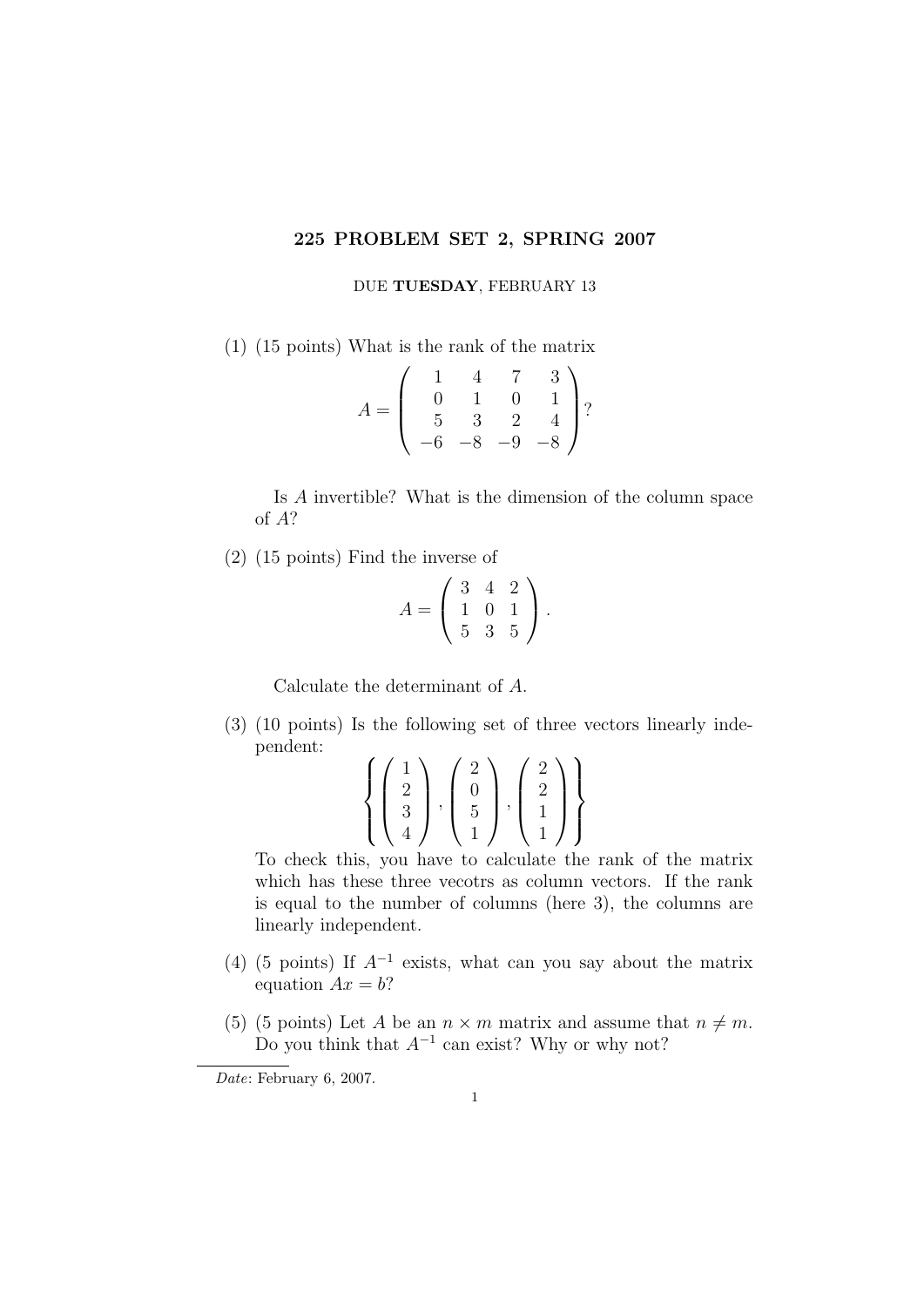(6) (10 points) For each of the following  $3 \times 3$  matrices, find the rank, the space of solutions of  $Ax = 0$  and describe the column space.

$$
\left(\begin{array}{rrr} 0 & 0 & 0 \\ 0 & 0 & 0 \\ 0 & 0 & 0 \end{array}\right), \left(\begin{array}{rrr} 1 & 0 & 1 \\ -2 & 0 & -2 \\ 3 & 0 & 3 \end{array}\right), \left(\begin{array}{rrr} 1 & 2 & 3 \\ 7 & 8 & 9 \\ 4 & 5 & 6 \end{array}\right), \left(\begin{array}{rrr} 0 & 1 & 0 \\ 1 & 0 & 0 \\ 0 & 0 & 1 \end{array}\right).
$$

- (7) (5 points) Let A be a  $3 \times 3$  matrix, and let  $0 \le r \le 3$  be the rank of A. Consider the matrix equation  $Ax = b$ . Under which condition on r does  $Ax = b$  have a unique solution?
- (8) (5 points) If A is not invertible, then whether or not  $Ax = b$  has a solution depends on the choice of b. What can you say about the number of solutions in this situation? (Make an educated guess using the things that we learned in the very first week. Think about your answer and try to explain it.)
- (9) (4 points) What is the relationship between the rank of A and the dimension of the column space?
- (10) (10 points) Say  $Ax = b$  has at least one solution. Depending on  $r = rank(A)$ , say whether the space of solutions is a point, a line, a surface or all of  $\mathbb{R}^3$ . [Hint: the *dimension* of the space of solutions is the number of free variables of the system. This is different from the question above which asked for the number of solutions: if you have one free variable, that means that you have intfinitely many solutions, which form a line. Please remember also that the space of solutions and the column space are two diffrent things: they correspond to the row and the column picture that we looked at in the first week of class.]
- (11) (16 points) Hint: Let  $\{v_1, \ldots, v_n\}$  be a set of vectors. Then  $Span\{v_1, \ldots, v_n\}$  is the set of all vectors which can be written as a linear combination of these vectors. For example:  $Span\left\{\left(\begin{array}{c} 1\\2 \end{array}\right)\right\}$  is a the line through  $\left(\begin{array}{c} 1\\2 \end{array}\right)$ 2  $\setminus$ and the origin (it consists of all multiples of  $\begin{pmatrix} 1 \\ 2 \end{pmatrix}$ 2  $\Big).$  The set  $Span\left\{\left(\begin{array}{c} 3 \\ -2 \end{array}\right)$  $\setminus$ ,  $\begin{pmatrix} 6 \end{pmatrix}$ −4  $\setminus$ is also a line. The set  $Span\left\{\left(\begin{array}{c} 3\\2 \end{array}\right)$  $\setminus$ ,  $\begin{pmatrix} 6 \\ 6 \end{pmatrix}$  $\begin{pmatrix} 6 \\ -4 \end{pmatrix}$  is all of  $\mathbb{R}^2$ .

True or false: